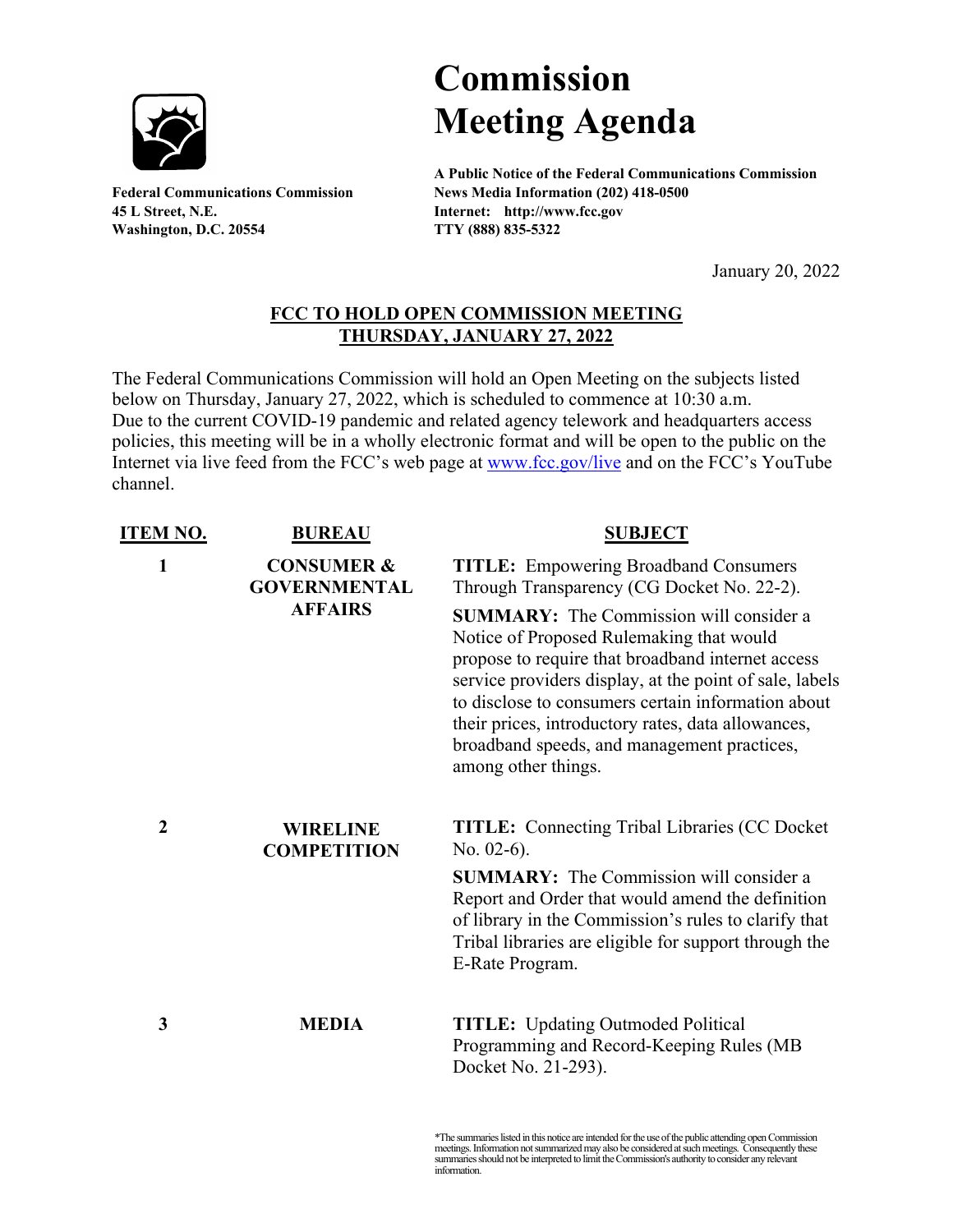|                         |                                                                   | Report and Order to update outmoded political<br>programming rules.                                                                                                                                                                                                                                                                                                                                                                                                                                                                |
|-------------------------|-------------------------------------------------------------------|------------------------------------------------------------------------------------------------------------------------------------------------------------------------------------------------------------------------------------------------------------------------------------------------------------------------------------------------------------------------------------------------------------------------------------------------------------------------------------------------------------------------------------|
| $\overline{\mathbf{4}}$ | <b>OFFICE OF</b><br><b>ENGINEERING &amp;</b><br><b>TECHNOLOGY</b> | <b>TITLE:</b> Amendment of Part 15 of the<br>Commission's Rules for Unlicensed Operations in<br>the Television Bands, Repurposed 600 MHz Band,<br>600 MHz Guard Bands and Duplex Gap, and<br>Channel 37 (ET Docket No. 14-165); Expanding<br>the Economic and Innovation Opportunities of<br>Spectrum Through Incentive Auctions (GN Docket<br>No. 12-268); Unlicensed White Space Device<br>Operations in the Television Bands (ET Docket<br>No. 20-36); Unlicensed Operation in the TV<br>Broadcast Bands (ET Docket No. 04-186) |
|                         |                                                                   | <b>SUMMARY:</b> The Commission will consider a<br>Second Order on Reconsideration and Order<br>resolving pending issues associated with white<br>space devices and the white spaces databases,<br>enabling unlicensed white space devices to<br>continue operating efficiently while protecting<br>other spectrum users.                                                                                                                                                                                                           |
| 5                       | <b>OFFICE OF</b><br><b>ENGINEERING &amp;</b>                      | <b>TITLE:</b> Updating Equipment Authorization Rules<br>(ET Docket Nos. 21-363, 19-48).                                                                                                                                                                                                                                                                                                                                                                                                                                            |
|                         | <b>TECHNOLOGY</b>                                                 | <b>SUMMARY:</b> The Commission will consider a<br>Notice of Proposed Rulemaking that would<br>propose to update existing equipment authorization<br>rules to reflect more recent versions of the<br>technical standards that are incorporated by<br>reference and incorporate by reference a new<br>technical standard so that our equipment<br>authorization system can continue to keep pace<br>with technology developments.                                                                                                    |
| 6                       | <b>MEDIA</b>                                                      | <b>TITLE:</b> Restricted Adjudicatory Matter.                                                                                                                                                                                                                                                                                                                                                                                                                                                                                      |
|                         |                                                                   | <b>SUMMARY:</b> The Commission will consider a<br>restricted adjudicatory matter.                                                                                                                                                                                                                                                                                                                                                                                                                                                  |
| 7                       | <b>INTERNATIONAL</b>                                              | <b>TITLE:</b> National Security Matter.<br><b>SUMMARY:</b> The Commission will consider a<br>national security matter.                                                                                                                                                                                                                                                                                                                                                                                                             |
| 8                       | <b>ENFORCEMENT</b>                                                | <b>TITLE:</b> Enforcement Bureau Action.                                                                                                                                                                                                                                                                                                                                                                                                                                                                                           |

**SUMMARY:** The Commission will consider a